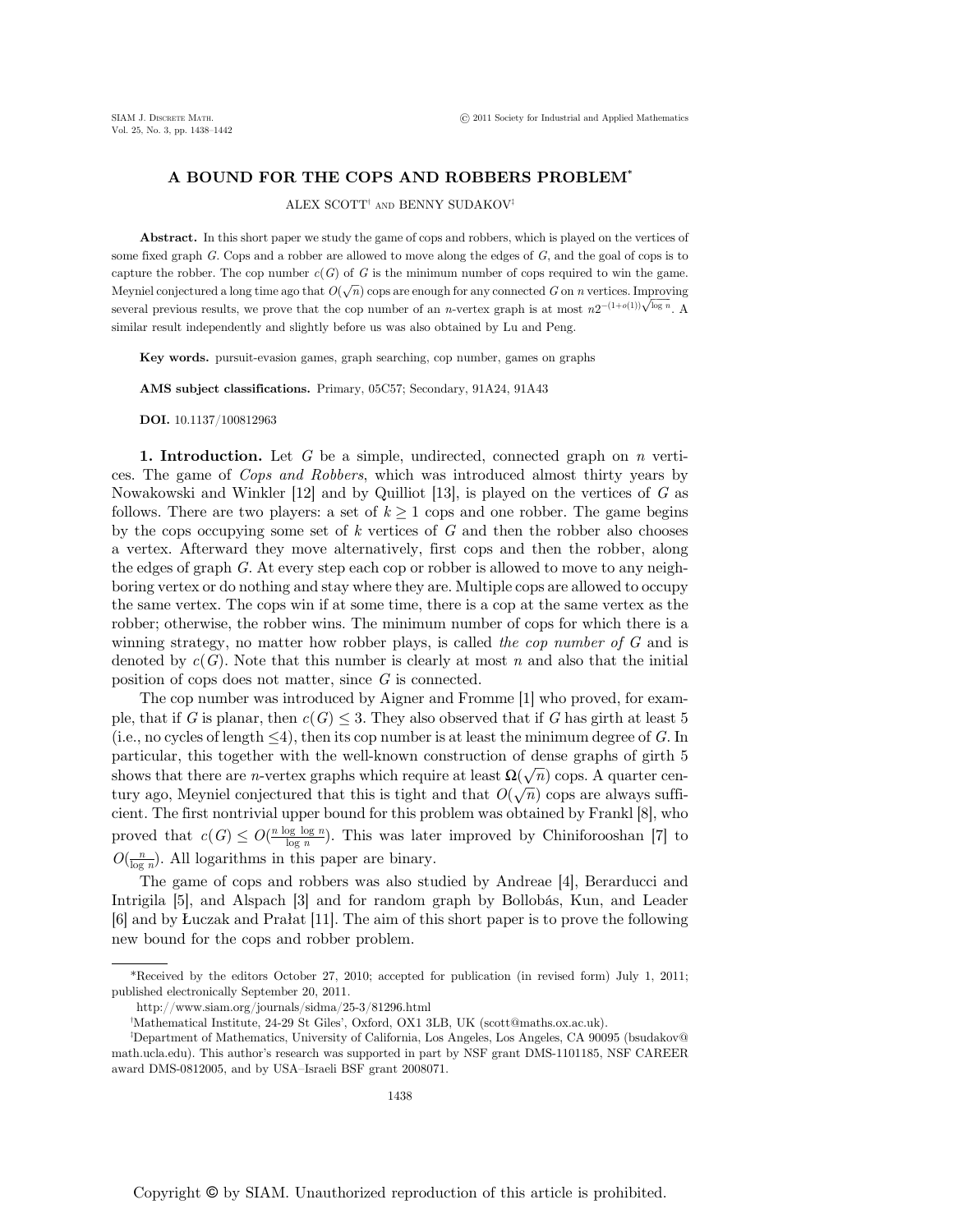THEOREM 1.1. The cop number of any connected n-vertex graph is at most  $n2^{-(1+o(1))\sqrt{\log n}}.$ 

2. Proof of the main result. The proof of the main theorem has two ingredients. The first is a result of Aigner and Fromme which says that one cop can control the shortest path between two vertices. Let  $P$  be the shortest path in  $G$  between two vertices  $u$ and v. Then the following lemma was proved in [1].

LEMMA 2.1. One cop can move along the vertices of P such that, after a finite number of steps, if the robber ever visits P, then he will be caught in the next step.

This result can be used for graphs with large diameter, since we can delete a long path from such a graph and use induction. The case where G has relatively small diameter will be treated using the following key lemma, which we think has independent interest.

LEMMA 2.2. Let G be a graph on  $n \geq 2^{30}$  vertices with diameter  $D \leq 2^{\sqrt{\log n}} / \log^3 n$ . Then  $c(G) \leq n(\log n)^{3}2^{-\sqrt{\log n}}$ .<br>Proof Throughout the proof

*Proof.* Throughout the proof, we assume that  $n$  is large enough for our estimates to hold. Let  $t = \sqrt{\log n} - 3 \log \log n$ . Consider random subsets  $C_1, \ldots, C_{t+1}$  of G. For every vertex of G we put it into each  $C_j$  with probability  $(\log n)^2 2^{-\sqrt{\log n}}$  (so a single vertex may be in many  $C$ ). Since  $|C|$  is binomially distributed with expectation vertex may be in many  $\mathcal{C}_i$ ). Since  $|\mathcal{C}_i|$  is binomially distributed with expectation  $\mu = n(\log n)^2 2^{-\sqrt{\log n}}$ , by the standard Chernoff-type estimates (see, e.g., Appendix A in [2]), we have that the probability that  $C_j$  has more than  $2\mu = 2n(\log n)^2 2^{-\sqrt{\log n}}$ vertices is at most  $e^{-\mu/3} < n^{-2}$ . Then, with probability at least  $1 - \frac{\log n}{n^2} > 0.9$ , the sum of the sizes of these sets is at most  $n(\log n)^3 2^{-\sqrt{\log n}}$ , which will give our final bound.<br>For every subset A of G and integer i let  $B(A, i)$  be the ball of radius i around A

For every subset A of G and integer i let  $B(A, i)$  be the ball of radius i around A, i.e., all the vertices of G which can be reached from some vertex in A by a path of length at most i. We need the following simple claim.

*Claim* 2.3. The following statement holds with probability 0.9: for every  $A \subset V(G)$ such that  $|A| \leq n2^{-\sqrt{\log n}}$ , every  $i \leq t$  such that  $|B(A, 2^{i})| \geq 2^{\sqrt{\log n}}|A|$ , and every j,

$$
|B(A, 2^i) \cap C_j| \ge |A|.
$$

*Proof.* Let  $|A| = a$ . Note that for any fixed A, i, j the number of points from  $C_j$  in  $B(A, 2^{i})$  is binomially distributed with expectation at least  $a \log^{2} n$ . Thus by Chernoff-<br>type estimates the probability that it is smaller than  $a$  is at most  $e^{-a \log^{2} n/3}$ . The number type estimates, the probability that it is smaller than a is at most  $e^{-a \log^2 n/3}$ . The number of sets of size a is  $\binom{n}{a}$  and the number of pairs of indices i, j is at most log n, and the result follows since  $\log n \sum_a {n \choose a} e^{-a \log^2 n/3} < 0.1$ . <del>□</del><br>Thus we can aboose subsets  $C = C$  the

Thus we can choose subsets  $\mathcal{C}_1, \ldots, \mathcal{C}_{t+1}$  that satisfy the assertion of this claim and such that the sum of their sizes is at most  $n(\log n)^3 2^{-\sqrt{\log n}}$ . We place at each vertex u of  $G$  one con for each set  $C$ , that contains u. We will show that these cons can always catch G one cop for each set  $\mathcal{C}_i$  that contains u. We will show that these cops can always catch the robber.

Suppose that the robber is located at vertex  $v$  of the graph  $G$ . Since the cops move first, note that the degree of this vertex is at most  $2\sqrt{\frac{\log n}{n}}$ . Otherwise, by the claim, we already have a cop in its neighborhood who will catch the robber in the first move already have a cop in its neighborhood who will catch the robber in the first move. Consider the following sequence of sets  $A_i$ ,  $D_i$  for  $i = 1, \ldots t+1$  defined recursively.

Let  $A_1$  be the largest subset of  $B(v, 1)$  such that  $|B(A_1, 1)| < 2^{\sqrt{\log n}}|A_1|$ , and let  $D_1 = B(v, 1) - A_1$ . Note that for any  $X \subset D_1$  we have that  $|B(X, 1)| \geq 2^{\sqrt{\log n}} |X|$  since

Copyright © by SIAM. Unauthorized reproduction of this article is prohibited.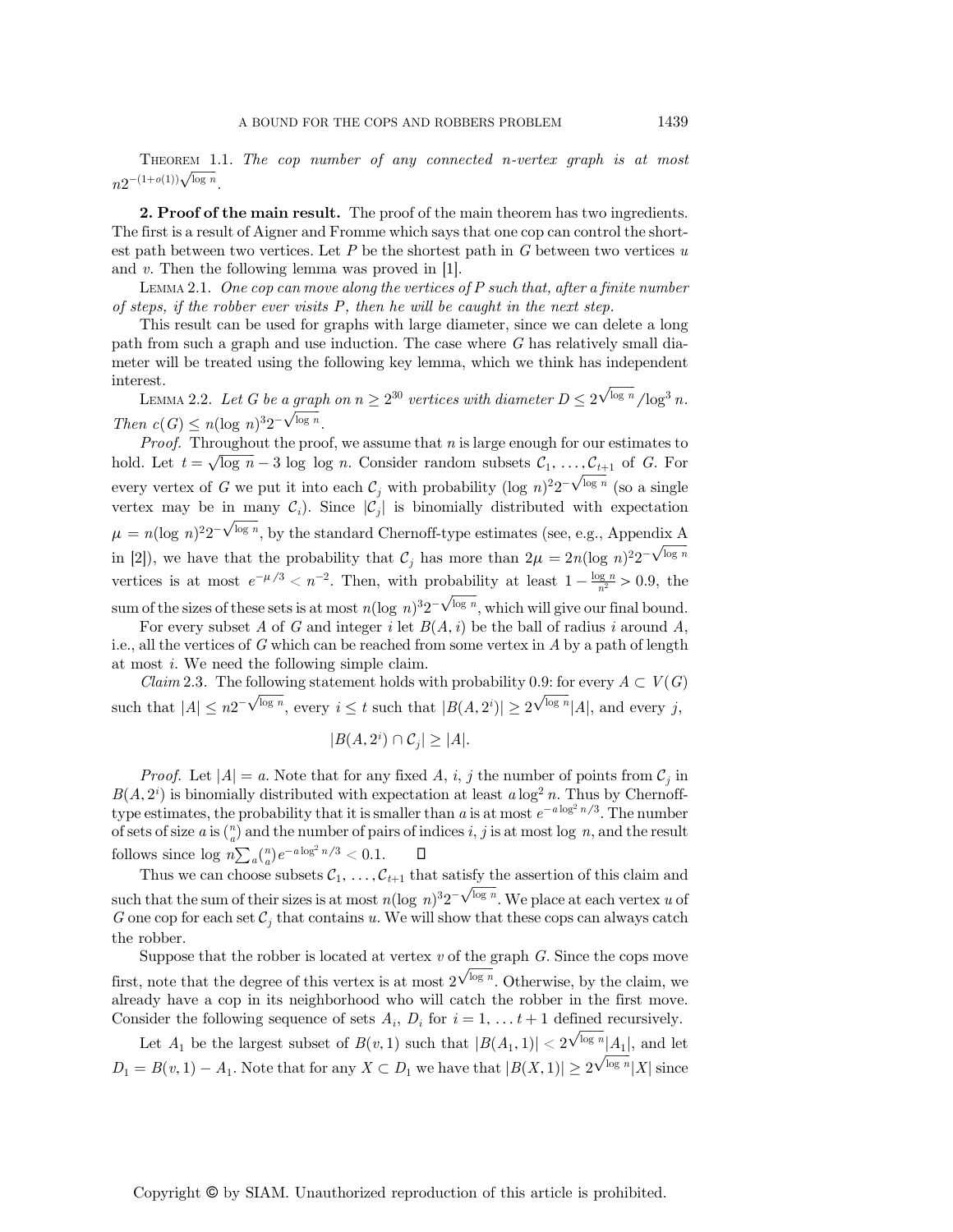otherwise we could increase  $A_1$  by adding X to it. Thus by Claim 2.3 we have that  $B(X, 1)$  contains more than |X| points from  $C_1$ . Consider an auxiliary bipartite graph with vertex classes  $D_1$  and  $C_1$ , where we join a vertex u in  $D_1$  to w in  $C_1$  if w is within distance at most one from  $u$ . Note that, by the above discussion, it follows from Hall's theorem that this bipartite graph has a complete matching from  $D_1$  to  $C_1$ . Therefore for every vertex  $u \in D_1$  we can choose a corresponding vertex w in  $C_1$ , which is within distance one from u and such that all w are distinct. We can therefore ask the cops in  $C_1$  to occupy  $D_1$  in the first round.

Now suppose we have already defined  $A_i$ ,  $D_i$ . Consider the ball  $B(A_i, 2^{i-1})$ . Let  $A_{i+1}$ be the largest subset of  $B(A_i, 2^{i-1})$  such that  $|B(A_{i+1}, 2^i)| < 2^{\sqrt{\log n}}|A_{i+1}|$ , and let  $D = B(A_i, 2^{i-1})$ ,  $A_i = \text{Arg}$  for any subset  $X \subseteq D$ , we have that  $|B(X, 2^i)| >$  $D_{i+1} = B(A_i, 2^{i-1}) - A_{i+1}$ . Again for any subset  $X \subset D_{i+1}$  we have that  $|B(X, 2^i)| \ge$  $\mathcal{C}_{i+1}$ . As above, we consider an auxiliary bipartite graph with parts  $D_{i+1}$  and  $\mathcal{C}_{i+1}$  such that a venture in  $D_{i}$  is issued to win  $\mathcal{C}_{i}$  if wis within distance at most 2*i* from a The  $\sqrt{\log n} |X|$ . Thus by Claim 2.3 we have that  $B(X, 2^{i})$  contains more than  $|X|$  points from that a vertex u in  $D_{i+1}$  is joined to w in  $C_{i+1}$  if w is within distance at most  $2^i$  from u. The bipartite graph has a complete matching from  $D_{i+1}$  to  $C_{i+1}$ , and so for every vertex  $u \in$  $D_{i+1}$  we can choose a corresponding vertex w in  $\mathcal{C}_{i+1}$ , which is within distance at most  $2^i$ from u and such that all w are distinct. We will ask the cops in  $\mathcal{C}_{i+1}$  to occupy  $D_{i+1}$  by the end of the first  $2<sup>i</sup>$  rounds (by rounds we mean here that cops will move first, then the robber moves, and so on until both the cops and robber have each made  $2<sup>i</sup>$  moves).

Next we claim that there is an index  $s \leq t+1$  such that  $A_s$  is empty. Indeed note that by construction we have  $|A_{i+1}| \leq |B(A_i, 2^{i-1})| \leq 2^{\sqrt{\log n}} |A_i|$ . Therefore if  $A_{t+1}$  is not empty, we have that

$$
|A_{t+1}| \leq \bigl(2^{\sqrt{\log n}}\bigr)^{t+1} \leq n 2^{-2\sqrt{\log n}}.
$$

Moreover, we also have that  $B(A_{t+1}, 2^t)$  has size at most  $2^{\sqrt{\log n}} |A_{t+1}| \ll n$ , and this contradicts the assumption that the diameter of G is at most  $2\sqrt{\frac{\log n}{\log n}}/\log^3 n$ .<br>Let  $s < t + 1$  be such that A is empty. We have shown that we can move c

Let  $s \leq t + 1$  be such that  $A_s$  is empty. We have shown that we can move cops from the sets  $\mathcal{C}_i$ ,  $1 \leq i \leq s$ , such that after  $2^{i-1}$  rounds they will occupy the set  $D_i$ . Also we have that  $B(A_{s-1}, 2^{s-2}) = D_s$ . Now we claim that after  $2^{s-1}$  rounds we have already caught the robber.

After one round the robber has made one step, so he is in  $B(v, 1)$ . Note that  $D_1$  is already occupied by cops after the first round, so in order to survive the robber must be in  $A_1 = B(v, 1) - D_1$ . Suppose by induction that after  $2^{i-1}$  rounds the robber is in the set  $A_i$ . Consider the next  $2^{i-1}$  rounds (so in total  $2 \cdot 2^{i-1} = 2^i$  rounds). After this many additional rounds, the robber is in  $B(A_i, 2^{i-1})$ . Since we know that  $D_{i+1}$  is occupied by the cops by time  $2^i$ , the robber must be in  $B(A_i, 2^{i-1}) - D_{i+1} = A_{i+1}$ . Thus, arguing<br>by induction, the only place the robber can be after  $2^{i-1}$  rounds without having been by induction, the only place the robber can be after  $2^{i-1}$  rounds without having been caught is in the set  $A_i$ . Since  $A_s$  is empty, we are done. This completes the proof of the lemma.  $\square$ 

*Proof of Theorem* 1.1. Let  $G$  be a connected graph on  $n$  vertices. We prove by induction that  $c(G) \le f(n) = 2n(\log n)^3 2^{-\sqrt{\log n}}$ . Since  $c(G) \le n$ , the result holds trivially when  $2(\log n)^3 2^{-\sqrt{\log n}} \ge 1$ . Thus we can assume that  $\log n \ge 400$ . If the diameter of G is at most  $2\sqrt{\log n}/\log^3 n$ , then we are immediately done by Lemma 2.2. Otherwise  $G$  contains two vertices such that the shortest path  $P$  between them has length at least  $D = 2^{\sqrt{\log n}} / \log^3 n$ . Put one cop on this path. By Lemma 2.1, after a finite number of

Copyright © by SIAM. Unauthorized reproduction of this article is prohibited.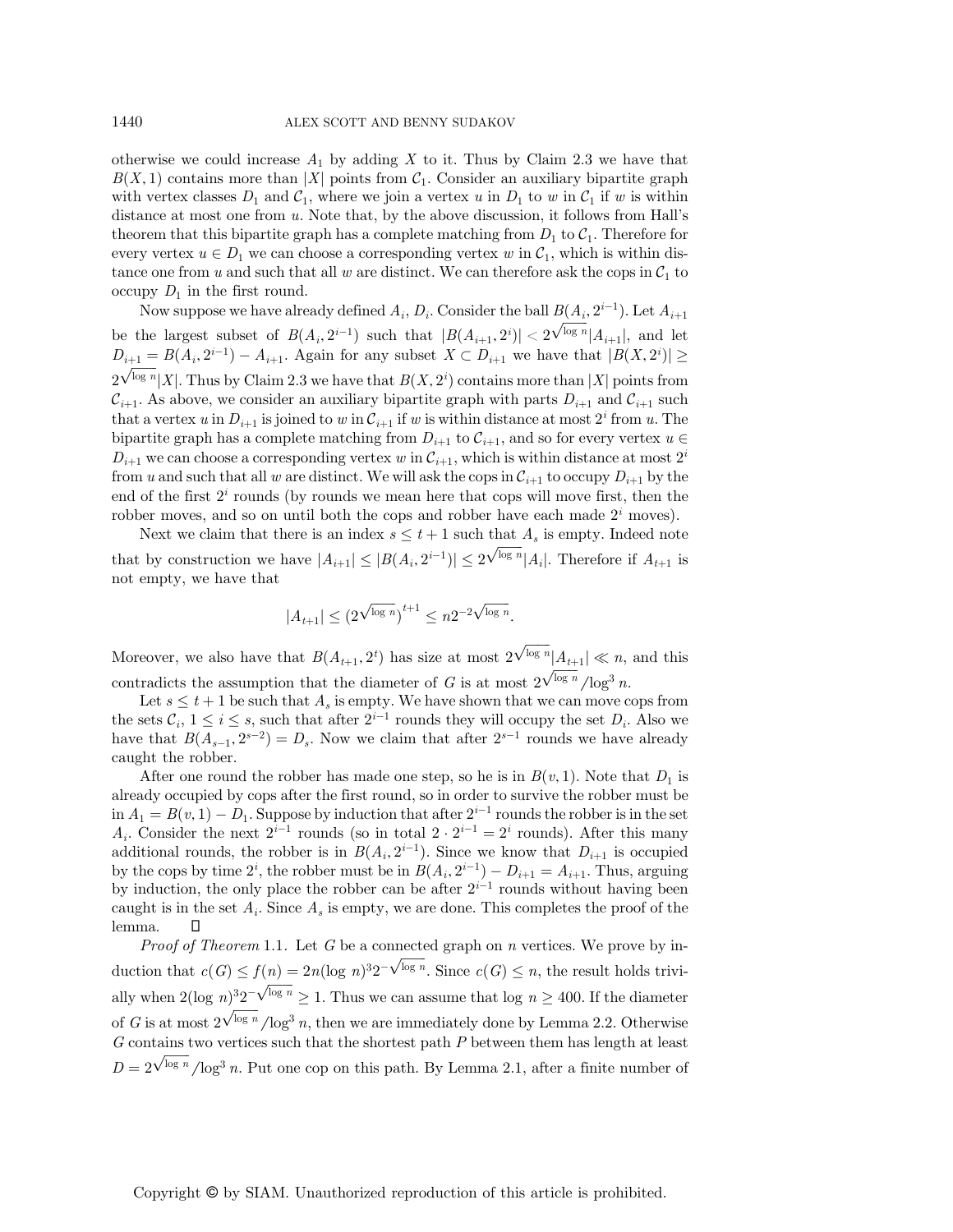steps this cop can prevent the robber from entering path P. Thus we can continue the game on the graph obtained from  $G$  by deleting  $P$ . If this graph is disconnected, we continue playing on the connected component which contains the robber. Thus  $c(G) \leq 1 + c(G - P)$ . By induction we know that

$$
(1) \ c(G-P) \le f(n-D) \le 2(n-D)(\log n)^3 2^{-\sqrt{\log(n-D)}} \le 2n(\log n)^3 2^{-\sqrt{\log(n-D)}} - 2.
$$

Since log  $n \ge 400$ , we have  $D \le 2^{-20}n$ . Then  $\log((n - D) \ge \log (n - 2D/n))$ , and therefore

$$
\sqrt{\log(n-D)} \ge \sqrt{\log n - 2D/n} \ge \sqrt{\log n} - 2D / \left(n\sqrt{\log n}\right).
$$

We also have that  $2^{2D/(n\sqrt{\log n})} \leq (1 + 2D/(n\sqrt{\log n}))$ . Substituting this into (1) we get that

$$
c(G - P) \le 2n(\log n)^3 2^{-\sqrt{\log(n-1)}} - 2 \le 2n(\log n)^3 2^{-\sqrt{\log n} + 2D/(n\sqrt{\log n})} - 2
$$
  

$$
\le 2n(\log n)^3 2^{-\sqrt{\log n}} \left(1 + 2D/\left(n\sqrt{\log n}\right)\right) - 2
$$
  

$$
= f(n) + \frac{4}{\sqrt{\log n}} - 2 < f(n) - 1.
$$

Therefore  $c(G) \leq 1 + c(G - P) < 1 + f(n) - 1 = f(n)$ , which completes the induction step. step.

Finally, let us note that the strategy in Lemma 2.2 does not require the cops to see the robber's movements after the first round. The cops therefore have the following randomized strategy against an invisible robber (see [9] for a discussion of cops and robbers games where there is a cop with limited vision). The cops move to their assigned positions, then guess the position of the robber and follow the strategy of Lemma 2.2, repeating this process until the robber is caught. This algorithm catches the robber in polynomial expected time. On a general graph, we can add a further cop on each path P that we have deleted in the proof of Theorem 1.1: If these cops move at random on their paths, the robber will be caught in finite (although not necessarily polynomial) expected time.

Note added in proof. When this paper was written, we learned that a similar result independently and slightly before us was also obtained by Lu and Peng [10]. We would like to thank Krivelevich for bringing their paper to our attention.

## REFERENCES

- [1] M. AIGNER AND M. FROMME, A game of cops and robbers, Discrete Appl. Math., 8 (1984), pp. 1–11.
- [2] N. ALON AND J. SPENCER, The Probabilistic Method, 3rd ed., Wiley, Hoboken, NJ, 2008.
- [3] B. ALSPACH, Searching and sweeping graphs: A brief survey, Matematiche (Catania), 59 (2004), pp. 5–37.
- [4] T. ANDREAE, On a pursuit game played on graphs for which a minor is excluded, J. Combin. Theory Ser. B, 41 (1986), pp. 37–47.
- [5] A. BERARDUCCI AND B. INTRIGILA, On the cop number of a graph, Adv. in Appl. Math., 14 (1993), pp. 389–403.
- [6] B. BOLLOBÁS, G. KUN, AND I. LEADER, Cops and Robbers in Random Graphs, ArXiv 0805.2709, 2008.
- [7] E. CHINIFOROOSHAN, A better bound for the cop number of general graphs, J. Graph Theory, 58 (2008), pp. 45–48.